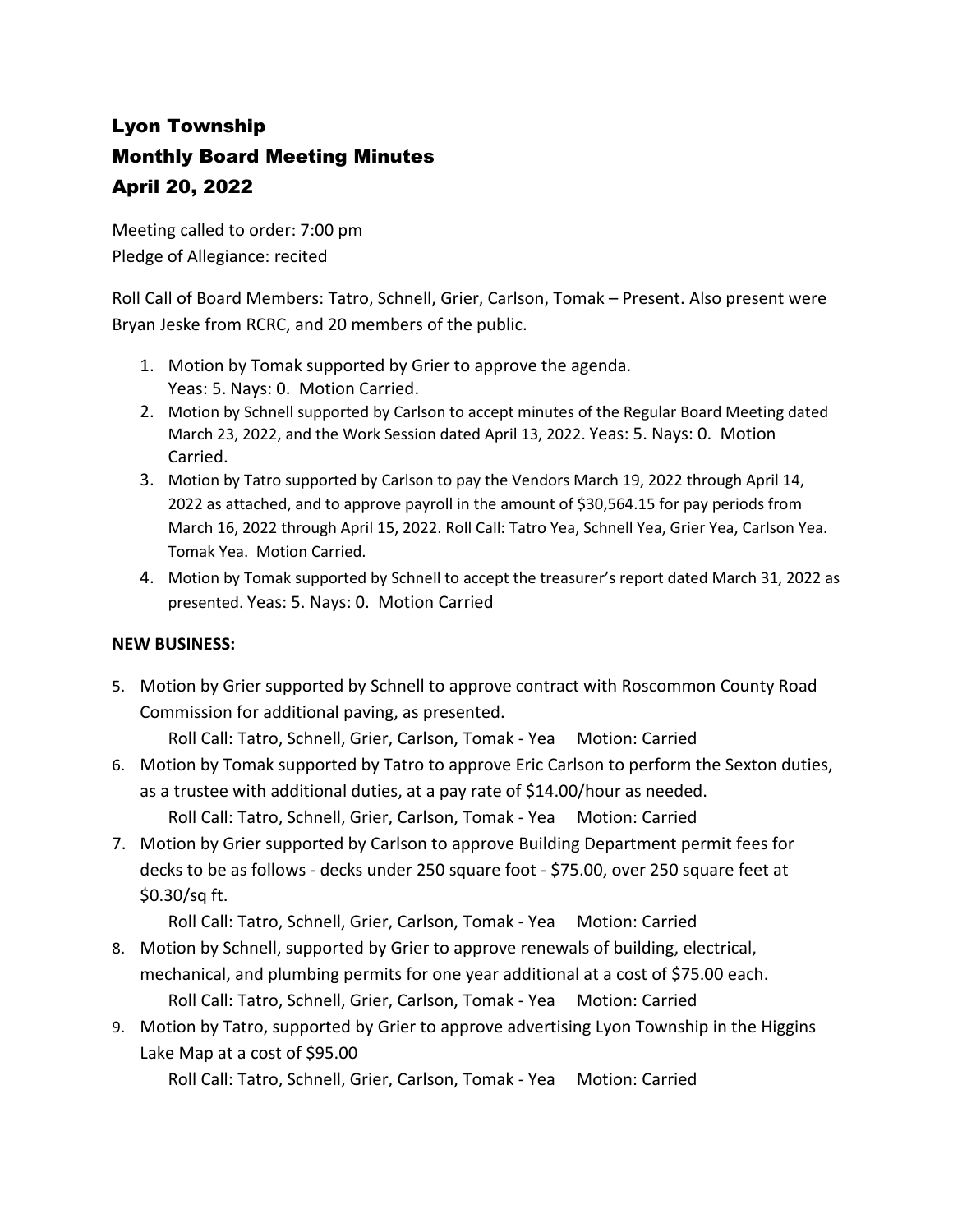- 10. Motion by Carlson, supported by Grier to approve ZBA board member pay to \$50.00 per filing of appeals for fiscal year 2022/2023 Roll Call: Tatro, Schnell, Grier, Carlson, Tomak - Yea Motion: Carried
- 11. Motion by Tomak, supported by Grier to approve the bid from Honor Security Inc for purchase and installation of 10 security cameras at a cost of \$16,716.00, plus the monthly subscription service.

Roll Call: Tatro, Schnell, Grier, Carlson, Tomak - Yea Motion: Carried

## **CORRESPENDENCE:** none

**PUBLIC COMMENTS**: Letter was read by citizen from HLLC to the GLU Facebook page. Comment of septic systems aren't working, and everyone needs to work together on Sewer Project. Comment on funding for Sewer Project is a concern, questioned who is lobbying for GLUA, and questioned the integrity of the board. Comment to changes in quality / deterioration of the lake, and his support of this board. Member of GLUA board spoke of his commitment to making sure grants are obtained, that the assessment is affordable, and feels there are 3 groups of people – those in favor, those opposed, and those who are waiting to see the final costs. Comment of having a septic ordinance, question of a law or statute that shows polluting the lake. Citizen commented he is on the fence as far the sewer system, does not support recalling the board, and encouraged people to attend GLUA meetings. Comment that he has been living here since 1960, there continue to be more and more people staying and living at the lake with more to come, feels it is important we do all we can to protect the lake and our drinking water, and that in his time here feels this is the best township board.

## **BOARD COMMENTS:**

**Supervisor Tatro:** Reiterated that the board had already voted to not go ahead with the Sewer Project without significant grant funding, the board will not ever put a price tag of \$130 million on the backs of the taxpayers.

**Clerk Schnell:** New website is up and running, attending RTA meeting tomorrow morning. Reiterated that while the board supports a sewer project, if significant grant funding isn't established, Lyon Township can pull out. Also, in April 2021 board meeting what was approved was the Articles of Incorporation for the GLUA. This was the next step and if it hadn't been formed, public meetings could not have happened.